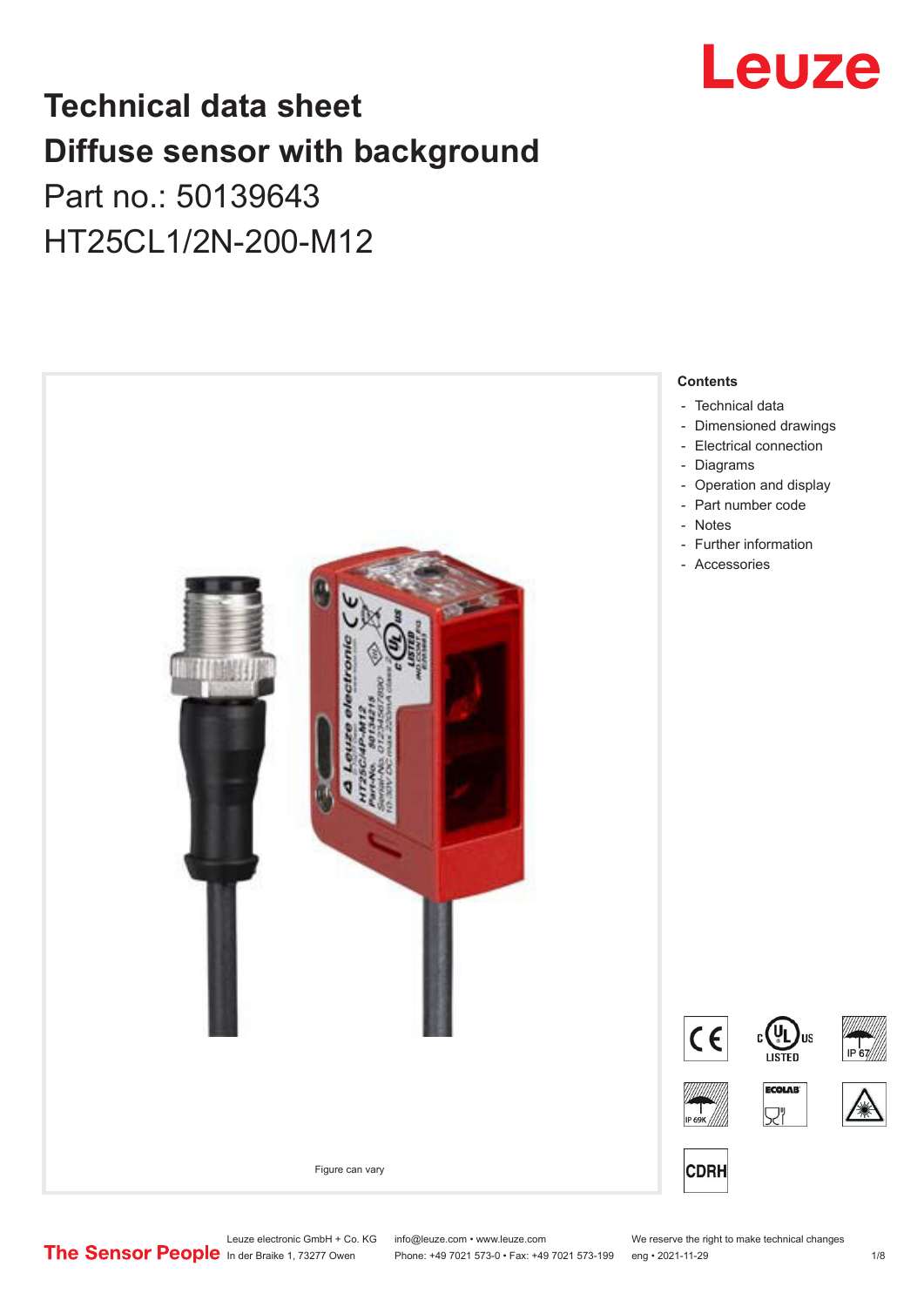ground suppression

#### <span id="page-1-0"></span>**Technical data**

# Leuze

#### **Basic data**

**Series** 25C **Operating principle** Diffuse reflection principle with back-

#### **Optical data**

| <b>Black-white error</b>             | < 10% up to 250 mm         |
|--------------------------------------|----------------------------|
| <b>Operating range</b>               | Guaranteed operating range |
| Operating range, white 90%           | $0.0050.6$ m               |
| Operating range, gray 18%            | $0.0150.45$ m              |
| Operating range, black 6%            | $0.020.3$ m                |
| <b>Operating range limit</b>         | Typical operating range    |
| <b>Operating range limit</b>         | $0.0050.6$ m               |
| <b>Adjustment range</b>              | 50  600 mm                 |
| Beam path                            | Collimated                 |
| <b>Light source</b>                  | Laser, Red                 |
| Wavelength                           | 650 nm                     |
| Laser class                          | 1, IEC/EN 60825-1:2007     |
| <b>Transmitted-signal shape</b>      | Pulsed                     |
| <b>Pulse duration</b>                | $4.5 \,\mathrm{\mu s}$     |
| Light spot size [at sensor distance] | 3 mm x 5 mm [1,000 mm]     |
| Type of light spot geometry          | elliptic                   |
| Shift angle                          | Typ. $\pm$ 1.5 $^{\circ}$  |
|                                      |                            |

#### **Electrical data**

**Protective circuit** Polarity reversal protection

Short circuit protected

| Performance data              |                                     |
|-------------------------------|-------------------------------------|
| Supply voltage U <sub>p</sub> | 10  30 V, DC, Incl. residual ripple |
| <b>Residual ripple</b>        | $0 15 \%$ , From $U_{p}$            |
| <b>Open-circuit current</b>   | $020$ mA                            |
|                               |                                     |

#### **Outputs**

**Number of digital switching outputs** 2 Piece(s)

| <b>Switching outputs</b> |                                    |
|--------------------------|------------------------------------|
| Voltage type             | DC.                                |
| Switching current, max.  | 100 mA                             |
| <b>Switching voltage</b> | high: $\geq (U_{\text{B}} - 2.5V)$ |
|                          | low: $\leq 2.5V$                   |
|                          |                                    |

**Switching output 1 Connection 1, pin 4 Switching element** Transistor, NPN **Switching principle** Light switching

**Switching output 2 Assignment** Connection 1, pin 2<br> **Switching element** Transistor, NPN **Switching element Switching principle** Dark switching

#### **Timing**

| Switching frequency    | 2.500 Hz |
|------------------------|----------|
| Response time          | $0.2$ ms |
| <b>Readiness delay</b> | 300 ms   |

| <b>Connection 1</b><br><b>Function</b>                                                                                                                                | Signal OUT                           |  |  |
|-----------------------------------------------------------------------------------------------------------------------------------------------------------------------|--------------------------------------|--|--|
|                                                                                                                                                                       | Voltage supply                       |  |  |
| <b>Type of connection</b>                                                                                                                                             | Cable with connector                 |  |  |
| <b>Cable length</b>                                                                                                                                                   | 200 mm                               |  |  |
| Sheathing material                                                                                                                                                    | <b>PUR</b>                           |  |  |
| Cable color                                                                                                                                                           | <b>Black</b>                         |  |  |
| Wire cross section                                                                                                                                                    | $0.2$ mm <sup>2</sup>                |  |  |
| <b>Thread size</b>                                                                                                                                                    | M <sub>12</sub>                      |  |  |
|                                                                                                                                                                       | Male                                 |  |  |
| <b>Type</b><br><b>Material</b>                                                                                                                                        |                                      |  |  |
| No. of pins                                                                                                                                                           | <b>PUR</b><br>4-pin                  |  |  |
|                                                                                                                                                                       | A-coded                              |  |  |
| Encoding                                                                                                                                                              |                                      |  |  |
| <b>Mechanical data</b>                                                                                                                                                |                                      |  |  |
| Dimension (W x H x L)                                                                                                                                                 | 15 mm x 42.7 mm x 30 mm              |  |  |
| <b>Housing material</b>                                                                                                                                               | <b>Plastic</b>                       |  |  |
| <b>Plastic housing</b>                                                                                                                                                | <b>ABS</b>                           |  |  |
| Lens cover material                                                                                                                                                   | Plastic                              |  |  |
| Net weight                                                                                                                                                            | 33 <sub>q</sub>                      |  |  |
| <b>Housing color</b>                                                                                                                                                  | Red                                  |  |  |
| <b>Type of fastening</b>                                                                                                                                              | Through-hole mounting with M4 thread |  |  |
|                                                                                                                                                                       | Via optional mounting device         |  |  |
| <b>Compatibility of materials</b>                                                                                                                                     | <b>ECOLAB</b>                        |  |  |
| <b>Operation and display</b>                                                                                                                                          |                                      |  |  |
|                                                                                                                                                                       |                                      |  |  |
|                                                                                                                                                                       | LED                                  |  |  |
| Type of display<br><b>Number of LEDs</b>                                                                                                                              | 2 Piece(s)                           |  |  |
| <b>Operational controls</b>                                                                                                                                           | Multiturn potentiometer              |  |  |
| Function of the operational control                                                                                                                                   | Range adjustment                     |  |  |
| <b>Environmental data</b>                                                                                                                                             |                                      |  |  |
| Ambient temperature, operation                                                                                                                                        | $-4060 °C$                           |  |  |
|                                                                                                                                                                       | -40  70 °C                           |  |  |
| Ambient temperature, storage<br><b>Certifications</b>                                                                                                                 |                                      |  |  |
|                                                                                                                                                                       |                                      |  |  |
|                                                                                                                                                                       | IP 67                                |  |  |
|                                                                                                                                                                       | <b>IP 69K</b>                        |  |  |
|                                                                                                                                                                       | III                                  |  |  |
|                                                                                                                                                                       | c UL US                              |  |  |
| Degree of protection<br><b>Protection class</b><br><b>Certifications</b><br><b>Standards applied</b>                                                                  | IEC 60947-5-2                        |  |  |
|                                                                                                                                                                       |                                      |  |  |
|                                                                                                                                                                       | 85365019                             |  |  |
|                                                                                                                                                                       | 27270904                             |  |  |
|                                                                                                                                                                       | 27270904                             |  |  |
|                                                                                                                                                                       | 27270904                             |  |  |
|                                                                                                                                                                       | 27270904                             |  |  |
|                                                                                                                                                                       | 27270904                             |  |  |
|                                                                                                                                                                       | EC002719                             |  |  |
| <b>Classification</b><br><b>Customs tariff number</b><br>eCl@ss 5.1.4<br>eCl@ss 8.0<br>eCl@ss 9.0<br>eCl@ss 10.0<br>eCl@ss 11.0<br><b>ETIM 5.0</b><br><b>ETIM 6.0</b> | EC002719                             |  |  |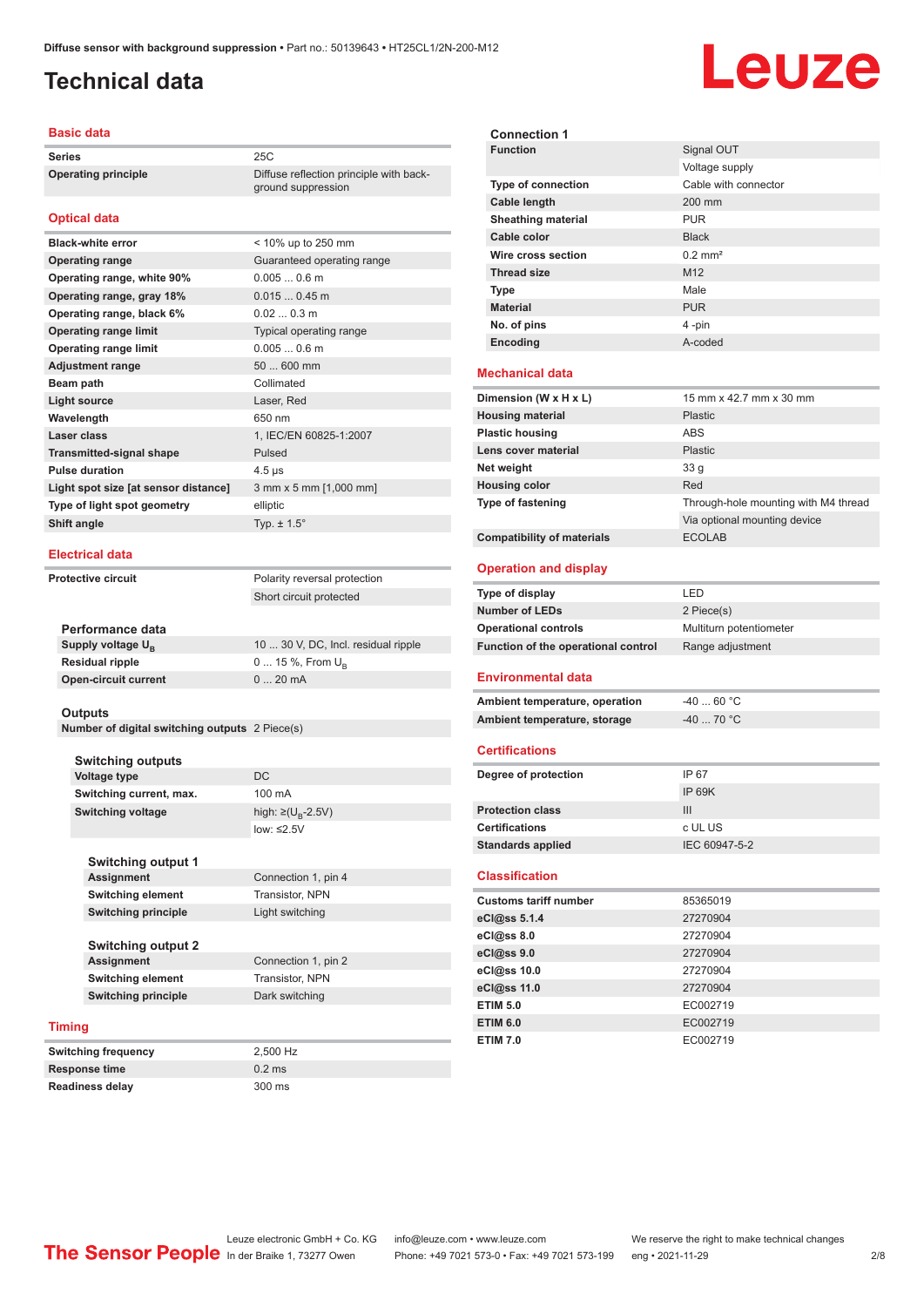### <span id="page-2-0"></span>**Dimensioned drawings**

All dimensions in millimeters



### **Electrical connection**

**Connection 1**

| <b>Function</b>           | Signal OUT            |
|---------------------------|-----------------------|
|                           | Voltage supply        |
| <b>Type of connection</b> | Cable with connector  |
| Cable length              | 200 mm                |
| <b>Sheathing material</b> | <b>PUR</b>            |
| Cable color               | <b>Black</b>          |
| Wire cross section        | $0.2$ mm <sup>2</sup> |
| <b>Thread size</b>        | M12                   |
| <b>Type</b>               | Male                  |
| <b>Material</b>           | <b>PUR</b>            |
| No. of pins               | 4-pin                 |
| Encoding                  | A-coded               |

#### **Pin Pin assignment**

|                        | $V +$            |
|------------------------|------------------|
| $\overline{2}$         | OUT <sub>2</sub> |
| ર<br>J                 | GND              |
| $\boldsymbol{\Lambda}$ | $O$ IJT1         |



## Leuze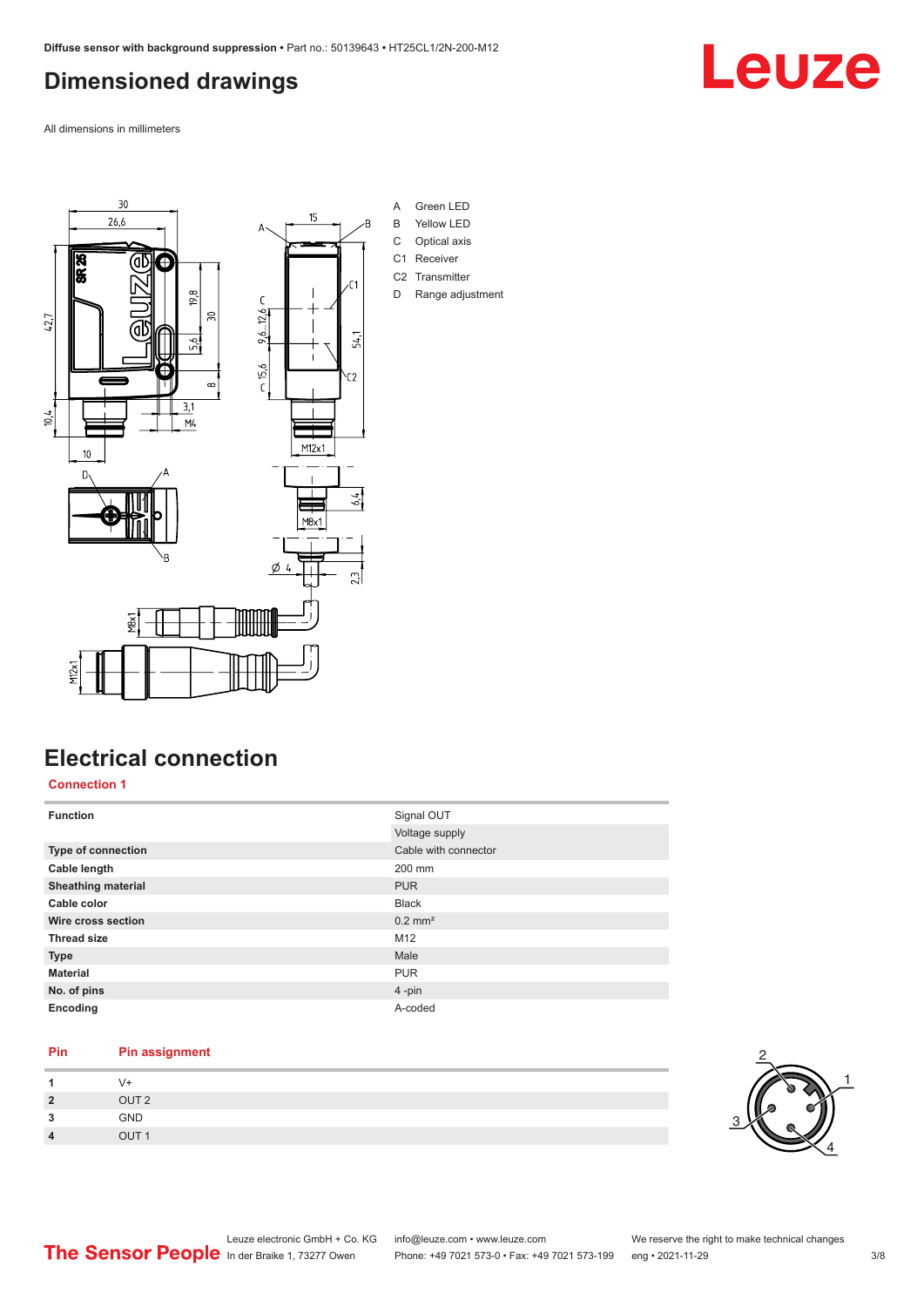#### <span id="page-3-0"></span>**Diagrams**

# Leuze

Typ. response behavior (focusing distance 250 mm)



Typ. response behavior (focusing distance 600 mm)

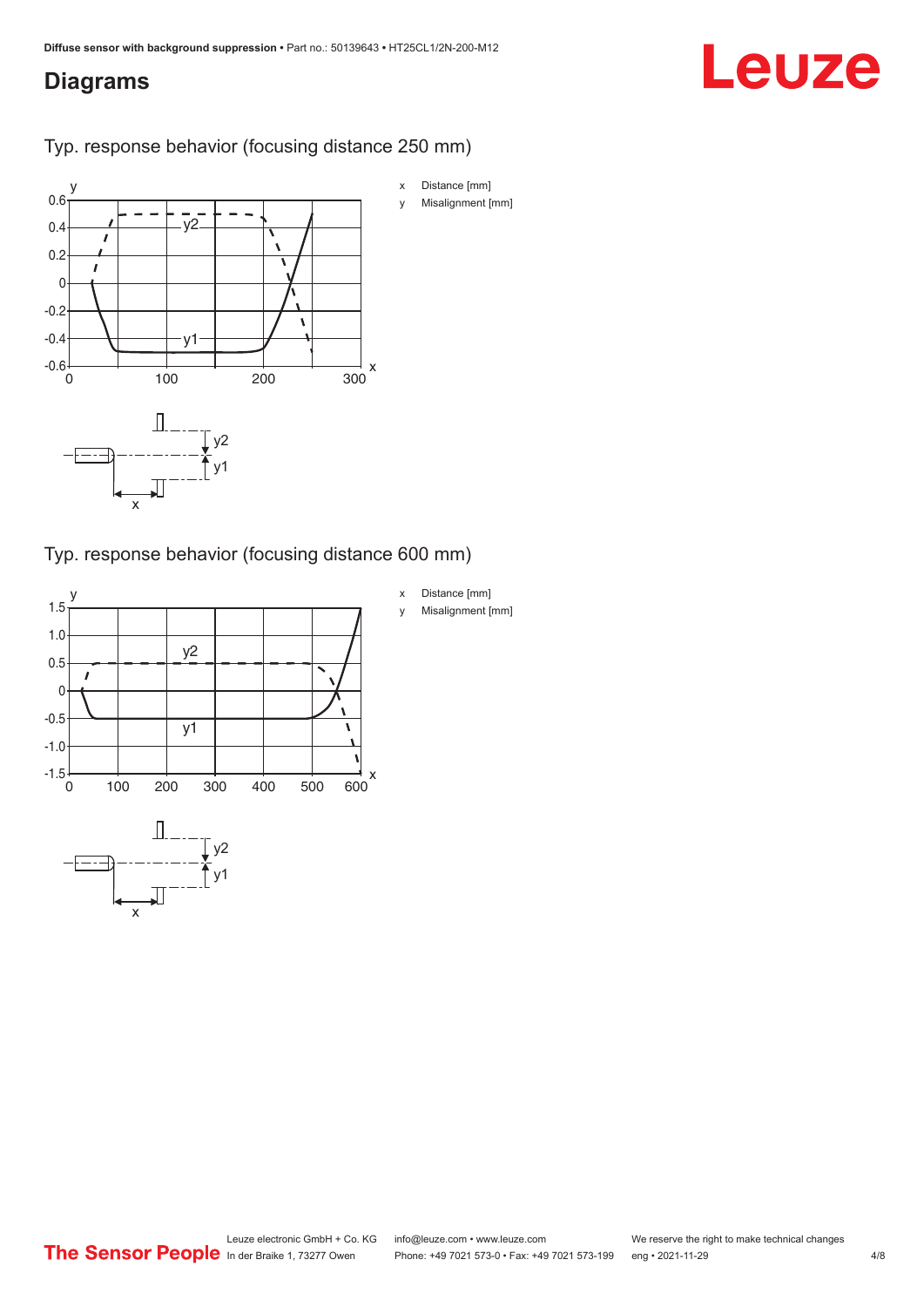x

 $-\overline{...}$   $-\overline{...}$   $-\overline{...}$ 

#### <span id="page-4-0"></span>**Diagrams**

# Leuze

Typ. black/white behavior



x Range [mm]

- y Reduction of range [mm]
- A White 90%
- B Gray 18%
- C Black 6%

### **Operation and display**

| <b>LED</b>     | Display                  | <b>Meaning</b>        |
|----------------|--------------------------|-----------------------|
|                | Green, continuous light  | Operational readiness |
| $\overline{2}$ | Yellow, continuous light | Object detected       |

#### **Part number code**

Part designation: **AAA25C d EE-f.GGH/iJ-K**

| AAA25C | Operating principle / construction<br>HT25C: Diffuse reflection sensor with background suppression<br>PRK25C: Retro-reflective photoelectric sensor with polarization filter<br>LS25C: Throughbeam photoelectric sensor transmitter<br>LE25C: Throughbeam photoelectric sensor receiver<br>DRT25C: Dynamic reference diffuse sensor                                                                                                                                                                |
|--------|----------------------------------------------------------------------------------------------------------------------------------------------------------------------------------------------------------------------------------------------------------------------------------------------------------------------------------------------------------------------------------------------------------------------------------------------------------------------------------------------------|
| d      | Light type<br>n/a: red light<br>I: infrared light                                                                                                                                                                                                                                                                                                                                                                                                                                                  |
| EE     | Light source<br>$n/a$ : LED<br>$L1$ : laser class 1<br>L <sub>2</sub> : laser class 2                                                                                                                                                                                                                                                                                                                                                                                                              |
| f      | Preset range (optional)<br>n/a: operating range acc. to data sheet<br>xxxF: Preset range [mm]                                                                                                                                                                                                                                                                                                                                                                                                      |
| GG     | Equipment<br>A: Autocollimation principle (single lens)<br>S: small light spot<br>D: Detection of stretch-wrapped objects<br>X: extended model<br>HF: Suppression of HF illumination (LED)<br>XL: Extra long light spot<br>T: autocollimation principle (single lens) for highly transparent bottles without tracking<br>TT: autocollimation principle (single lens) for highly transparent bottles with tracking<br>F: Foreground suppression<br>R: greater operating range<br>SL: Slit diaphragm |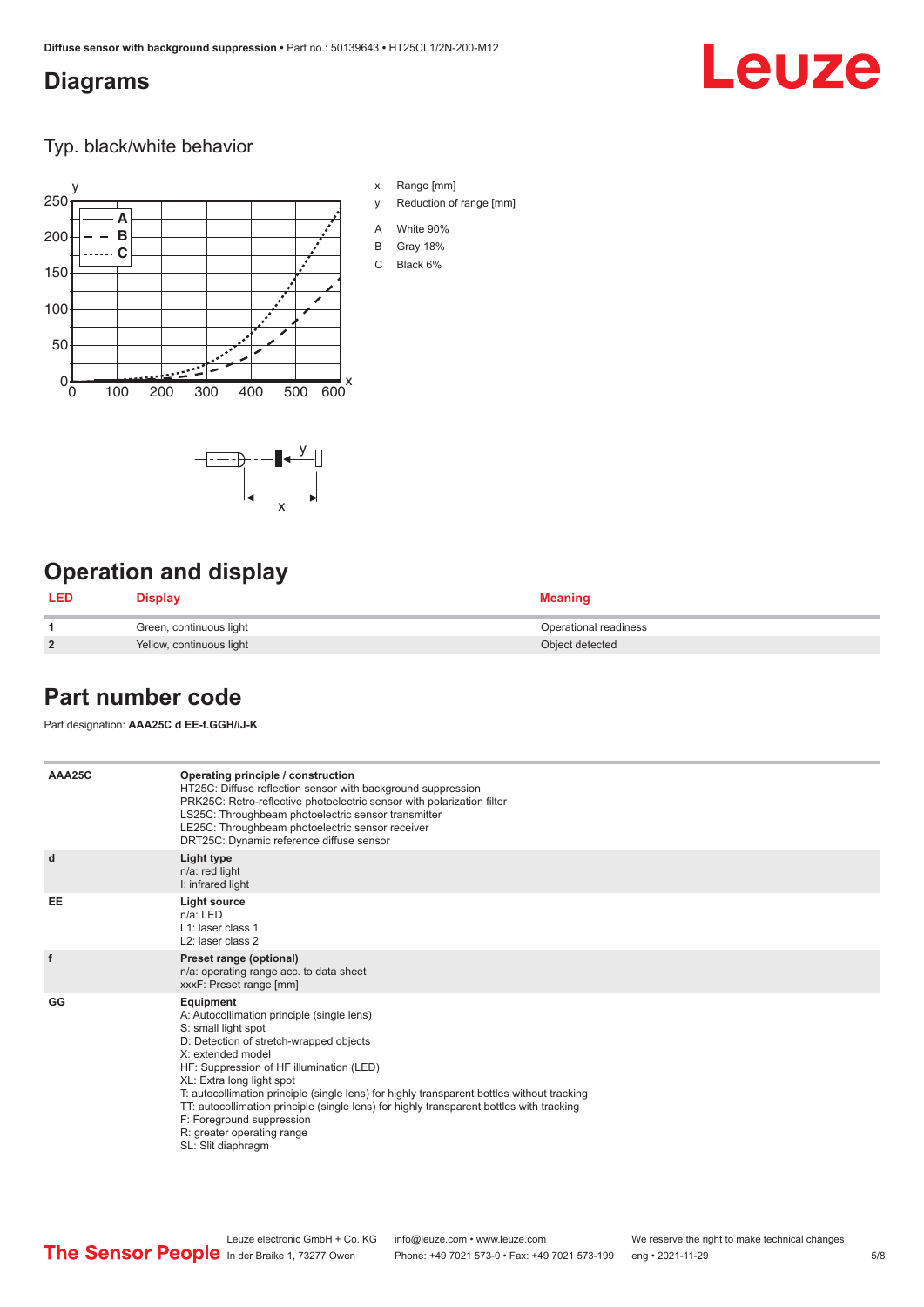#### <span id="page-5-0"></span>**Part number code**

## Leuze

| H           | Operating range adjustment<br>1: 270° potentiometer<br>2: multiturn potentiometer<br>3: teach-in via button<br>R: greater operating range                                                                                                                                                                                                                                                                                                                                                                                                              |
|-------------|--------------------------------------------------------------------------------------------------------------------------------------------------------------------------------------------------------------------------------------------------------------------------------------------------------------------------------------------------------------------------------------------------------------------------------------------------------------------------------------------------------------------------------------------------------|
| j.          | Switching output/function OUT 1/IN: Pin 4 or black conductor<br>2: NPN transistor output, light switching<br>N: NPN transistor output, dark switching<br>4: PNP transistor output, light switching<br>P: PNP transistor output, dark switching<br>X: pin not used<br>8: activation input (activation with high signal)<br>L: IO-Link interface (SIO mode: PNP light switching, NPN dark switching)<br>6: push-pull switching output, PNP light switching, NPN dark switching<br>G: Push-pull switching output, PNP dark switching, NPN light switching |
| J           | Switching output / function OUT 2/IN: pin 2 or white conductor<br>2: NPN transistor output, light switching<br>N: NPN transistor output, dark switching<br>4: PNP transistor output, light switching<br>P: PNP transistor output, dark switching<br>W: warning output<br>X: pin not used<br>6: push-pull switching output, PNP light switching, NPN dark switching<br>T: teach-in via cable<br>G: Push-pull switching output, PNP dark switching, NPN light switching                                                                                  |
| ĸ           | <b>Electrical connection</b><br>n/a: cable, standard length 2000 mm, 4-wire<br>200-M12: cable, length 200 mm with M12 connector, 4-pin, axial (plug)<br>M8: M8 connector, 4-pin (plug)<br>M12: M12 connector, 4-pin (plug)<br>200-M8: cable, length 200 mm with M8 connector, 4-pin, axial (plug)                                                                                                                                                                                                                                                      |
| <b>Note</b> |                                                                                                                                                                                                                                                                                                                                                                                                                                                                                                                                                        |

### **Notes**

| <b>Observe intended use!</b>                                                                                                                                                                                                     |
|----------------------------------------------------------------------------------------------------------------------------------------------------------------------------------------------------------------------------------|
| $\%$ This product is not a safety sensor and is not intended as personnel protection.<br>$\&$ The product may only be put into operation by competent persons.<br>$\%$ Only use the product in accordance with its intended use. |



 $\%$  A list with all available device types can be found on the Leuze website at www.leuze.com.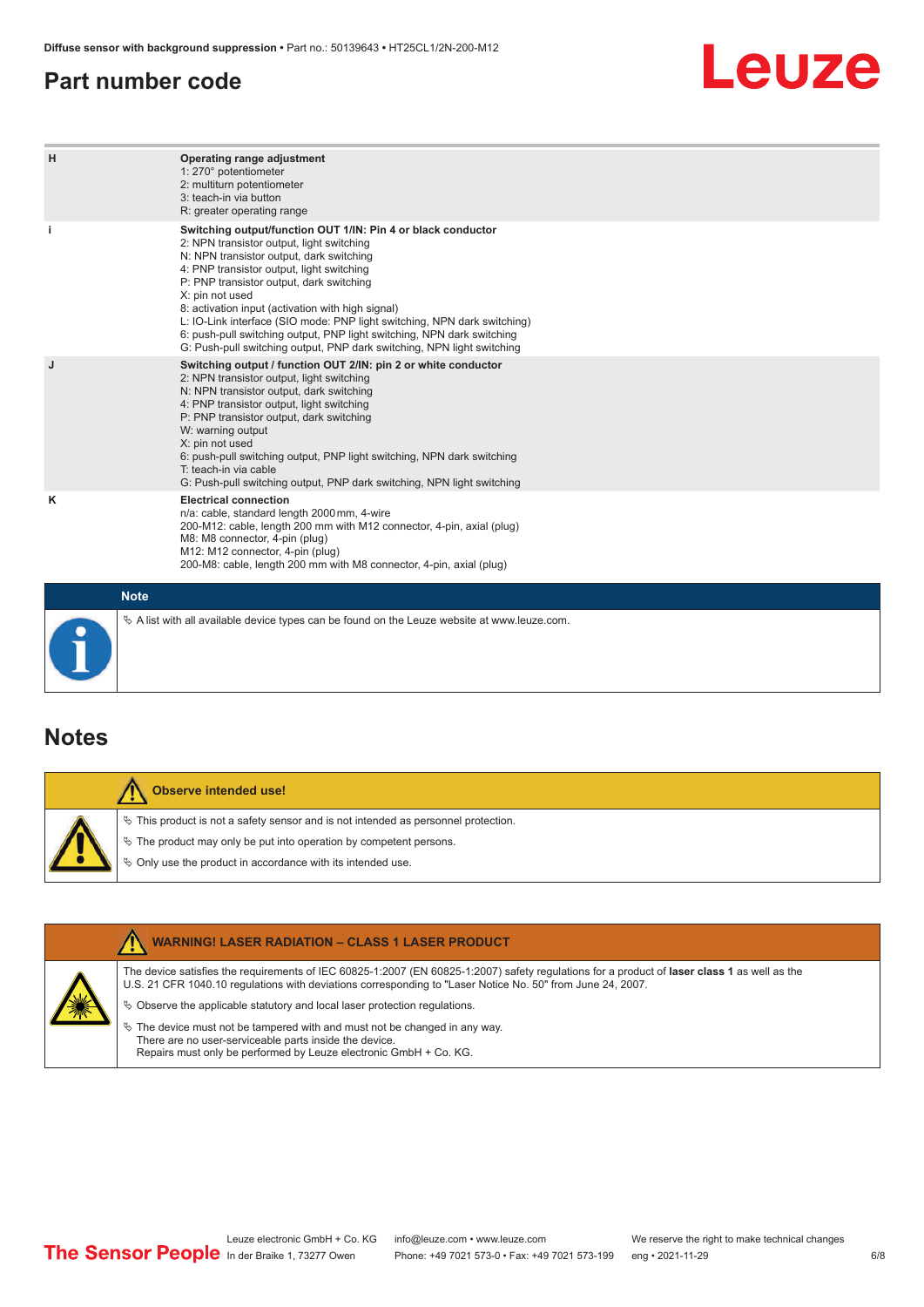### <span id="page-6-0"></span>**Further information**

**Leuze** 

- Light source: Average life expectancy 50,000 h at an ambient temperature of 25 °C
- Sum of the output currents for both outputs 100 mA

#### **Accessories**

## Connection technology - Connection cables

|  | Part no. | <b>Designation</b>     | <b>Article</b>   | <b>Description</b>                                                                                                                                          |
|--|----------|------------------------|------------------|-------------------------------------------------------------------------------------------------------------------------------------------------------------|
|  | 50130652 | KD U-M12-4A-V1-<br>050 | Connection cable | Connection 1: Connector, M12, Axial, Female, A-coded, 4-pin<br>Connection 2: Open end<br>Shielded: No<br>Cable length: 5,000 mm<br>Sheathing material: PVC  |
|  | 50130690 | KD U-M12-4W-V1-<br>050 | Connection cable | Connection 1: Connector, M12, Angled, Female, A-coded, 4-pin<br>Connection 2: Open end<br>Shielded: No<br>Cable length: 5,000 mm<br>Sheathing material: PVC |

#### Mounting technology - Mounting brackets

| Part no. | <b>Designation</b> | <b>Article</b>   | <b>Description</b>                                                                                                                                                                                                          |
|----------|--------------------|------------------|-----------------------------------------------------------------------------------------------------------------------------------------------------------------------------------------------------------------------------|
| 50118543 | BT 300M.5          | Mounting bracket | Design of mounting device: Winkel L-Form<br>Fastening, at system: Durchgangsbefestigung<br>Mounting bracket, at device: schraubbar, für M4-Schrauben geeignet<br>Type of mounting device: justierbar<br>Material: Edelstahl |

#### Mounting technology - Rod mounts

| Part no. | <b>Designation</b> | <b>Article</b>  | <b>Description</b>                                                                                                                                                                                                                                                     |
|----------|--------------------|-----------------|------------------------------------------------------------------------------------------------------------------------------------------------------------------------------------------------------------------------------------------------------------------------|
| 50117829 | BTP 200M-D12       | Mounting system | Design of mounting device: Schutzhaube<br>Fastening, at system: für Rundstange 12 mm<br>Mounting bracket, at device: schraubbar<br>Type of mounting device: klemmbar, drehbar 360°, justierbar<br>Material: Metall                                                     |
| 50117252 | BTU 300M-D12       | Mounting system | Design of mounting device: Montagesystem<br>Fastening, at system: für Rundstange 12 mm, Blechklemmbefestigung<br>Mounting bracket, at device: schraubbar, für M4-Schrauben geeignet<br>Type of mounting device: klemmbar, drehbar 360°, justierbar<br>Material: Metall |